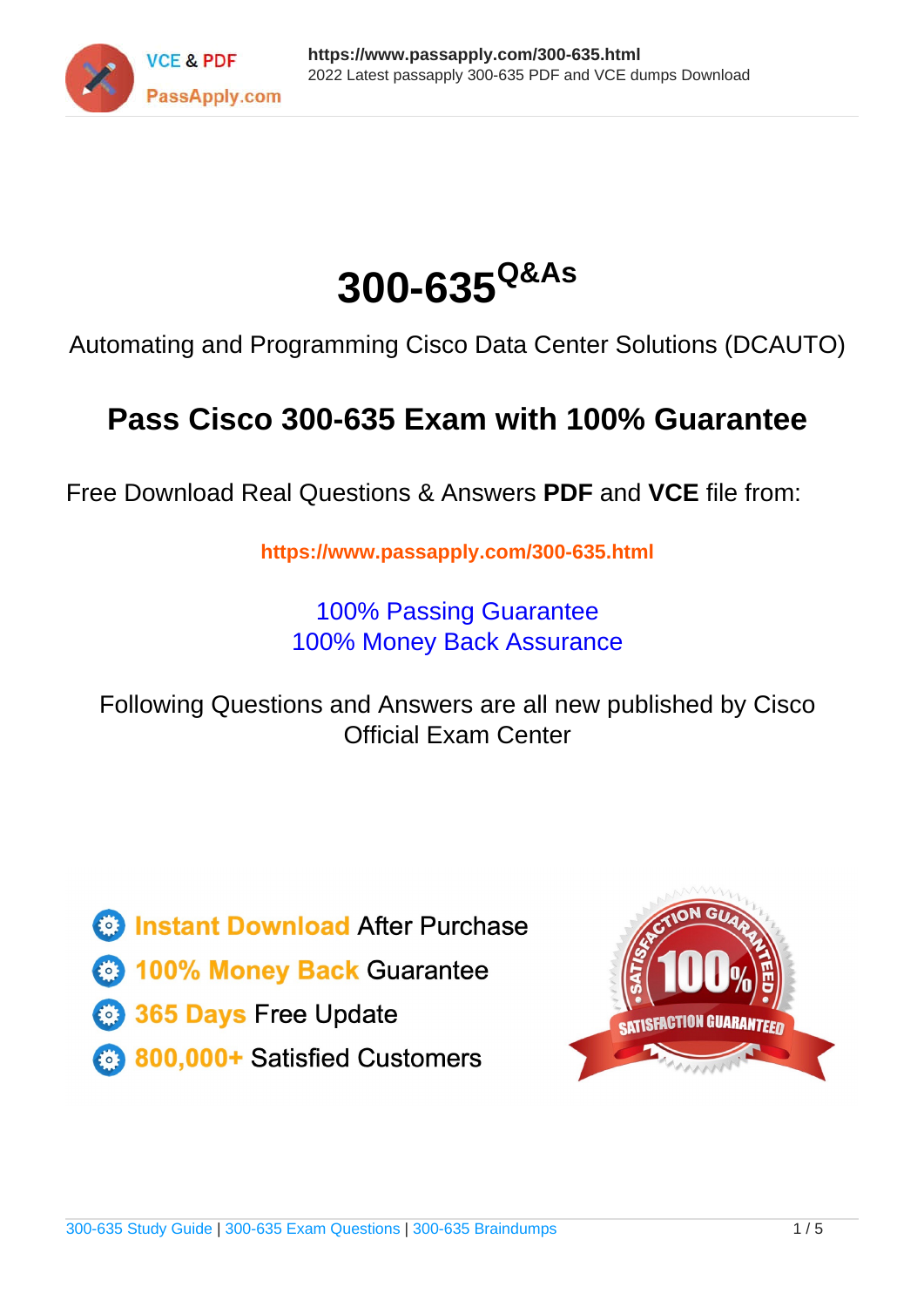

### **QUESTION 1**

Which two capabilities apply to the DCNM API? (Choose two.)

- A. DCNM provides an XML-based SOAP API.
- B. DCNM requires a license to use the API.
- C. Some features of DCNM must be configured through the GUI.
- D. All API operations can be performed using the DCNM GUI.
- E. DCNM provides a REST-based API.

Correct Answer: BE

Reference: https://developer.cisco.com/docs/data-center-network-manager/#!overview

### **QUESTION 2**

Refer to the exhibit.

| $\overline{\mathbf{2}}$ | # Playbook: VLAN configuration using the [ucs] hosts group |
|-------------------------|------------------------------------------------------------|
| 3                       | - hosts: ucs                                               |
|                         | connection: local                                          |
| 5                       | gather facts: no                                           |
| 6                       | tasks:                                                     |
| 7                       | - name: Configure VLAN                                     |
| 8                       |                                                            |
| 9                       | hostname: "{{ ucs_hostname }}"                             |
| 10                      | username: "{ { ucs username } }"                           |
| 11                      | password: "{{ ucs password }}"                             |
| 12                      | state: {{ucs state}}"                                      |
| 13                      | name: vlan10                                               |
| 14                      | id: '10'                                                   |
| 15                      | native: 'no'                                               |

Which Ansible module is needed in line 8 to create a new VLAN 10 on the hosts defined in the "ucs" group?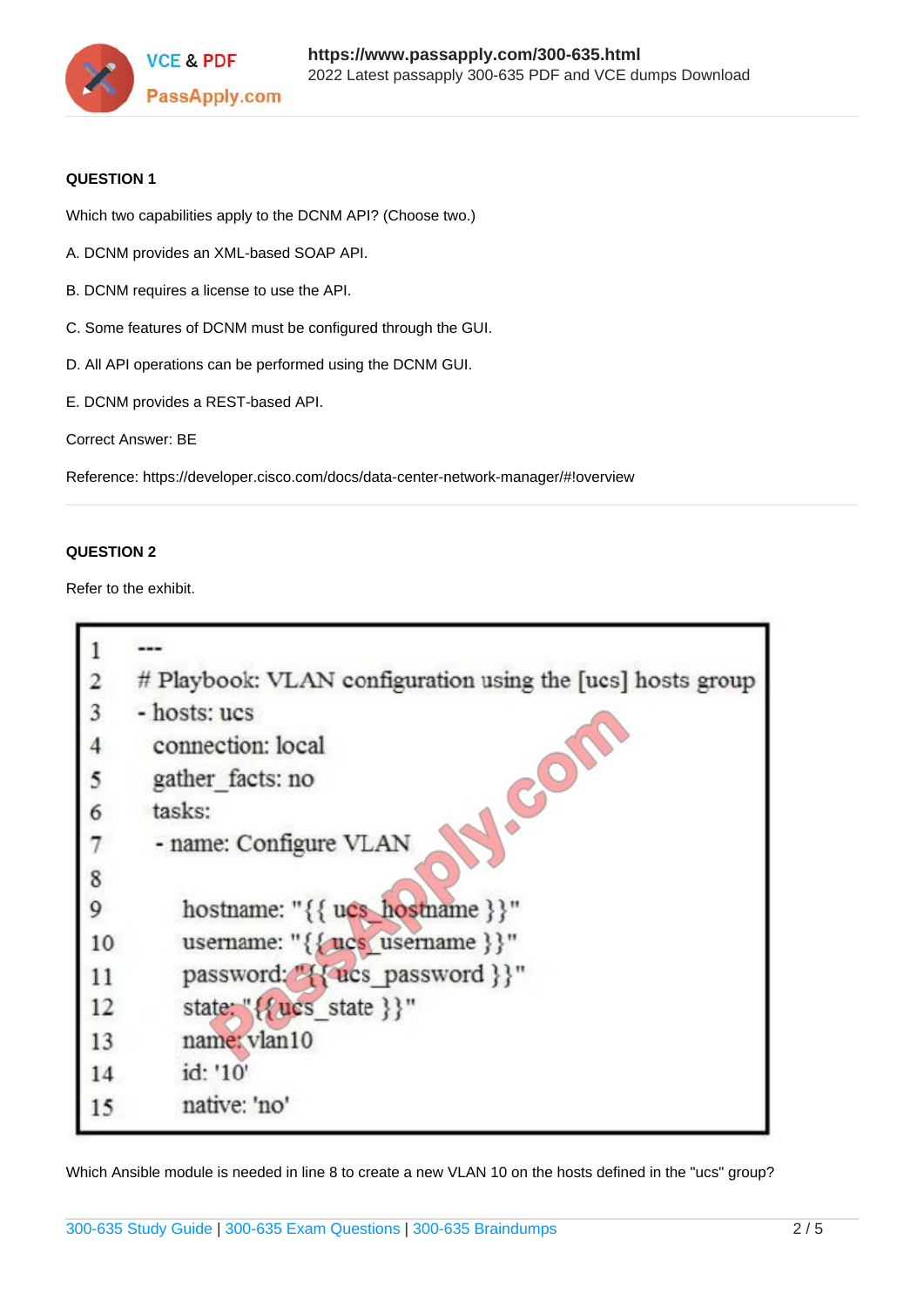

- A. vlan
- B. ucs\_vlans
- C. vlans
- D. nxos\_vlans
- Correct Answer: B

Reference: https://docs.ansible.com/ansible/latest/modules/ucs\_vlans\_module.html

### **QUESTION 3**

Refer to the exhibit.

| mo dir = cobra.mit.access.MoDirectory(cobra.mit.session.LoginSession(apic url, username, password)) |  |
|-----------------------------------------------------------------------------------------------------|--|
| mo dir.login()                                                                                      |  |
| cq = cobra.mit.access.ClassQuery('fvCEp')                                                           |  |
| $cq.subtree = 'full'$                                                                               |  |
| $objlist = mo dir.query(cq)$                                                                        |  |
| for mo in objlist:                                                                                  |  |
| print "MAC: " + mo.mac + " " + "IP: " mo.ip                                                         |  |

Which action does the execution of this ACI Cobra Python code perform?

- A. It prints all LLDP neighbor MAC and IP addresses.
- B. It prints all Cisco Discovery Protocol neighbor MAC and IP addresses.
- C. It prints all endpoint MAC and IP addresses.
- D. It prints all APIC MAC and IP addresses.

Correct Answer: C

Reference:https://www.cisco.com/c/en/us/td/docs/switches/datacenter/aci/apic/sw/1 x/Operating\_ACI/guide/b\_Cisco\_Operating\_ACI/b\_Cisco\_Operating\_ACI\_appendix\_011.html

### **QUESTION 4**

Which two methods can you use to implement in-band management access to a Cisco APIC? (Choose two.)

A. REST API

B. FTP

- C. ZTP
- D. GUI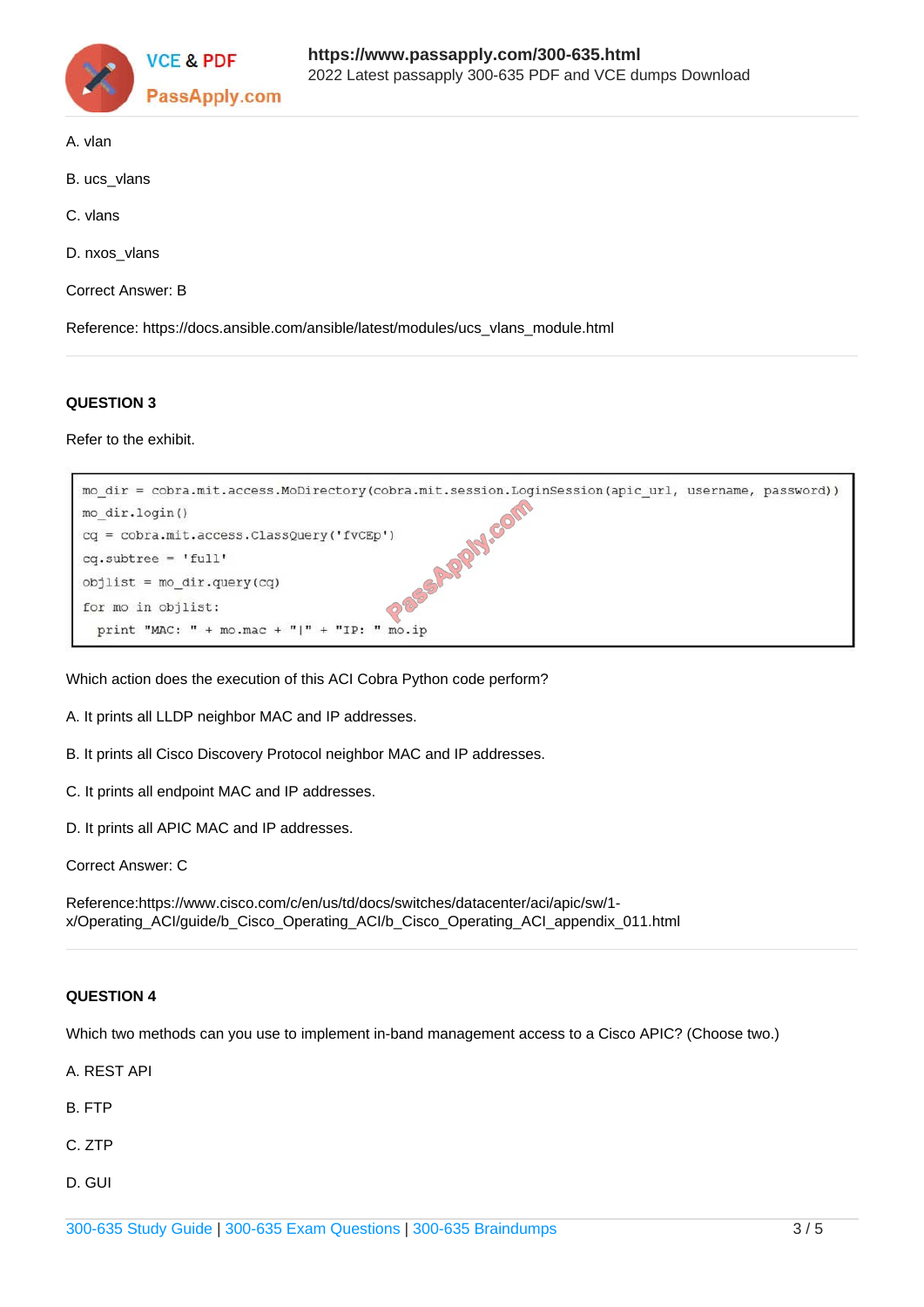

E. POAP

Correct Answer: AD

### **QUESTION 5**

What is a key characteristic of an ACI policy model?

- A. Logical and concrete domains are separated.
- B. All configuration is carried out against concrete entities.
- C. It allows communications with newly connected devices.

D. Network administrators configure logical and physical system resources directly.

Correct Answer: A

Reference:

https://www.cisco.com/c/en/us/td/docs/switches/datacenter/aci/apic/sw/1-x/aci- fundamentals/b\_ACI-Fundamentals/b\_ACI-Fundamentals\_chapter\_010001.html#:~:text=Policy%20Model%20Key%20Characteristics.-Key%20characteristics%

20ofandtext=As%20a%20model%2Ddriven%20architecture,devices%20attache d%20to%20the%20network.

[300-635 Study Guide](https://www.passapply.com/300-635.html) [300-635 Exam Questions](https://www.passapply.com/300-635.html) [300-635 Braindumps](https://www.passapply.com/300-635.html)